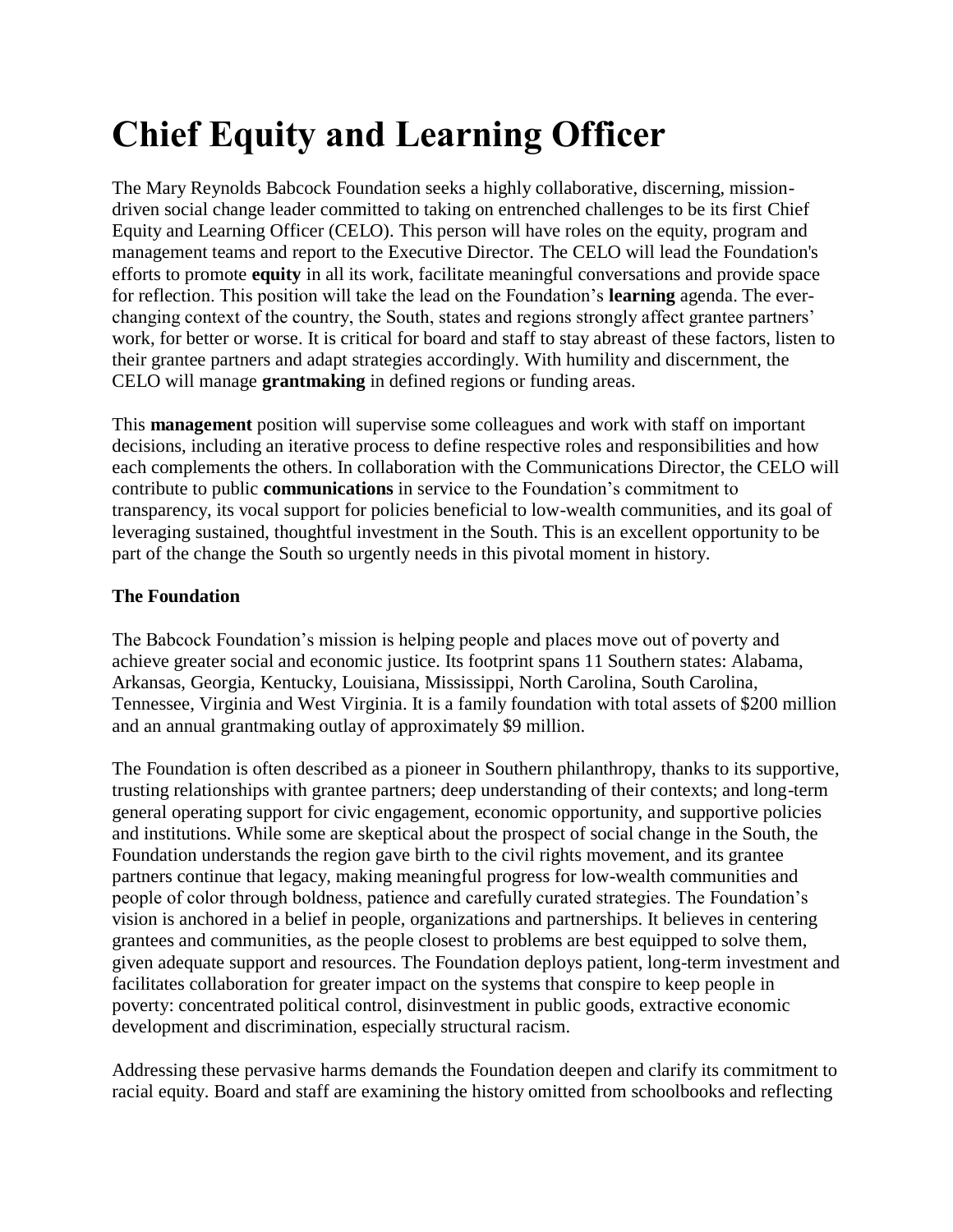on ways it has helped or hindered them, asking partners different questions, and collecting new data about organizations and the communities they serve. They are also examining internal policies, from hiring to investing, the way they talk about the work, the vendors used, and even the hotels and restaurants they patronize. The addition of a Chief Equity and Learning Officer reflects this commitment, as this person will take the lead on the organization's efforts to more thoroughly embed racial equity in its work and culture.

This is an exciting time for the Foundation. New board and staff members are bringing fresh perspectives, and the organization is adopting more shared leadership and collaborative decisionmaking processes. The team is a deeply committed, collegial and enthusiastic group with the potential to carry on and even explore new approaches to achieving its mission.

In pursuit of its mission, the Foundation employs the following approaches:

- *Place-Based*: An understanding and clear focus on place is central to the Foundation's ethos. MRBF underwrites not so much a grantee and its mission but its context (social, political) and how it affects its work.
- *Multiple and Layered Strategies*: The Foundation understands there is no single approach to poverty alleviation; rather, investments in multiple organizations and networks over time using complementary strategies informed by an understanding of place are most effective.
- *Network Approach*: Networks of people and organizations that bring a diverse collection of strategies, capacities and perspectives achieve greater impact. The Foundation supports efforts to develop leaders and connect them to other potential partners and funders.
- *Engage with Multiple Tools*: The Foundation deploys 100 percent of its financial assets (grants, program-related investments, and market-rate investments); uses its intellectual and reputational capital to leverage investments from other foundations; engages in strategic communications and looks for opportunities to convene grantees and other partners for peer learning.
- *Learn Deeply*: Reflecting on and capturing lessons from grantee partners and sharing them broadly are important facets of the Foundation's work that guide its strategies.
- *Build Capacity:* The Foundation aims to enhance every facet of healthy organizations through long-term general support and attention to organizational development.

Progress along all three of the Foundation's pathways of change guides its priorities for investing money, time, relationships and learning:

- *Economic Opportunity*: The Foundation looks to provide individuals with ladders of economic opportunity that include work supports, job training, and connections to employers seeking skilled, living-wage labor. Others include access to non-predatory financial services, local control of community assets and tools to encourage entrepreneurship and new business models.
- *Democracy and Civic Engagement*: The Foundation recognizes the importance of people developing knowledge, skills, networks, and motivation to build democratic systems that can challenge entrenched structures. Key strategies toward these outcomes include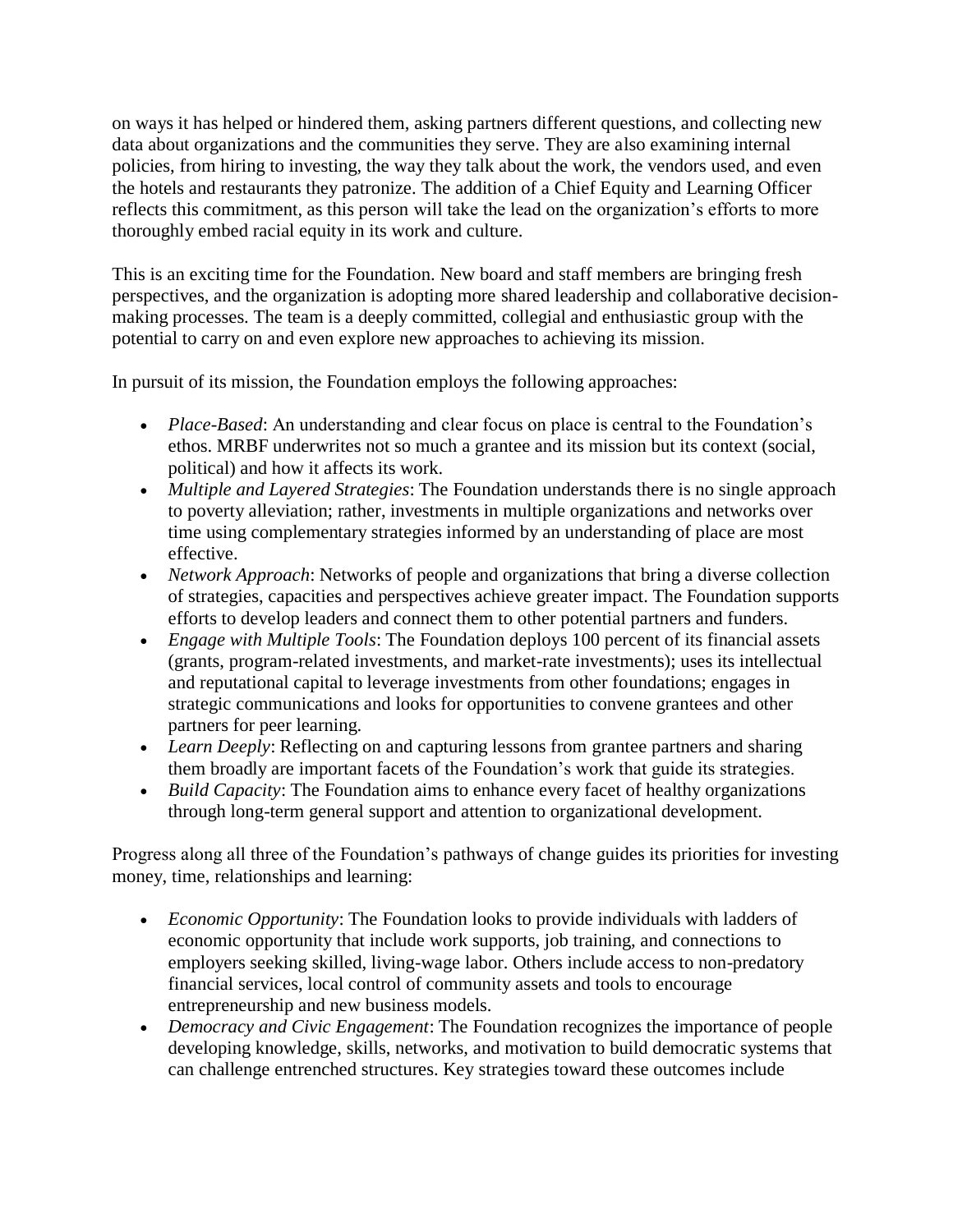community organizing, leadership development, inclusive community planning, voter education, and get-out- the-vote efforts.

• *Supportive Policies and Institutions*: For communities to thrive, for-profit and nonprofit institutions and all levels of government must foster cultures and adopt policies that open doors to economic opportunity and democratic participation for low-wealth people. Supportive institutions can bring new resources to the table, effectively implement policy, and leverage political will. Strategies toward these outcomes include research, strategic communications, advocacy, and community organizing.

## **Responsibilities**

## *Racial equity*

- Manage the organization's **equity** efforts, particularly racial equity, in collaboration with the Executive Director.
- Support and participate in the equity leadership team and ensure regular staff input into our racial equity efforts.
- Lead think, facilitate and design learning and other processes that advance racial equity in the organization and our program work.
- Manage the equity workplan and related consultants as needed.
- Monitor and support the equity culture as defined by the staff.

## *Learning*

- Manage the organization's **learning agenda** in collaboration with the management team and in consultation with the program team.
- Collaborate with the Executive Director on board and staff learning.
- Lead think, design and facilitate learning opportunities that advance our shared understanding of key issues related to our work.
- Document learning as appropriate in collaboration with the Communications Director.
- Manage the organization's learning workplan and related consultants as needed.

## *Grantmaking*

- Develop the Foundation's relationships in specified states/regions in the Southeast to identify grant and investment opportunities, develop and nurture funding partnerships and other networks to advance the Foundation's priorities and understand the economic, political and social context.
- Respond to inquiries for grants and program-related investments (PRIs); interpret the Foundation's policies; offer assistance beyond grant seeking, including referrals, networking and general counsel.
- Review proposals, conduct due diligence, reach consensus with the Chief Strategy Officer for grant recommendations, write recommendations and present them to the board.
- Monitor grants and PRIs for technical assistance, impacts and lessons learned.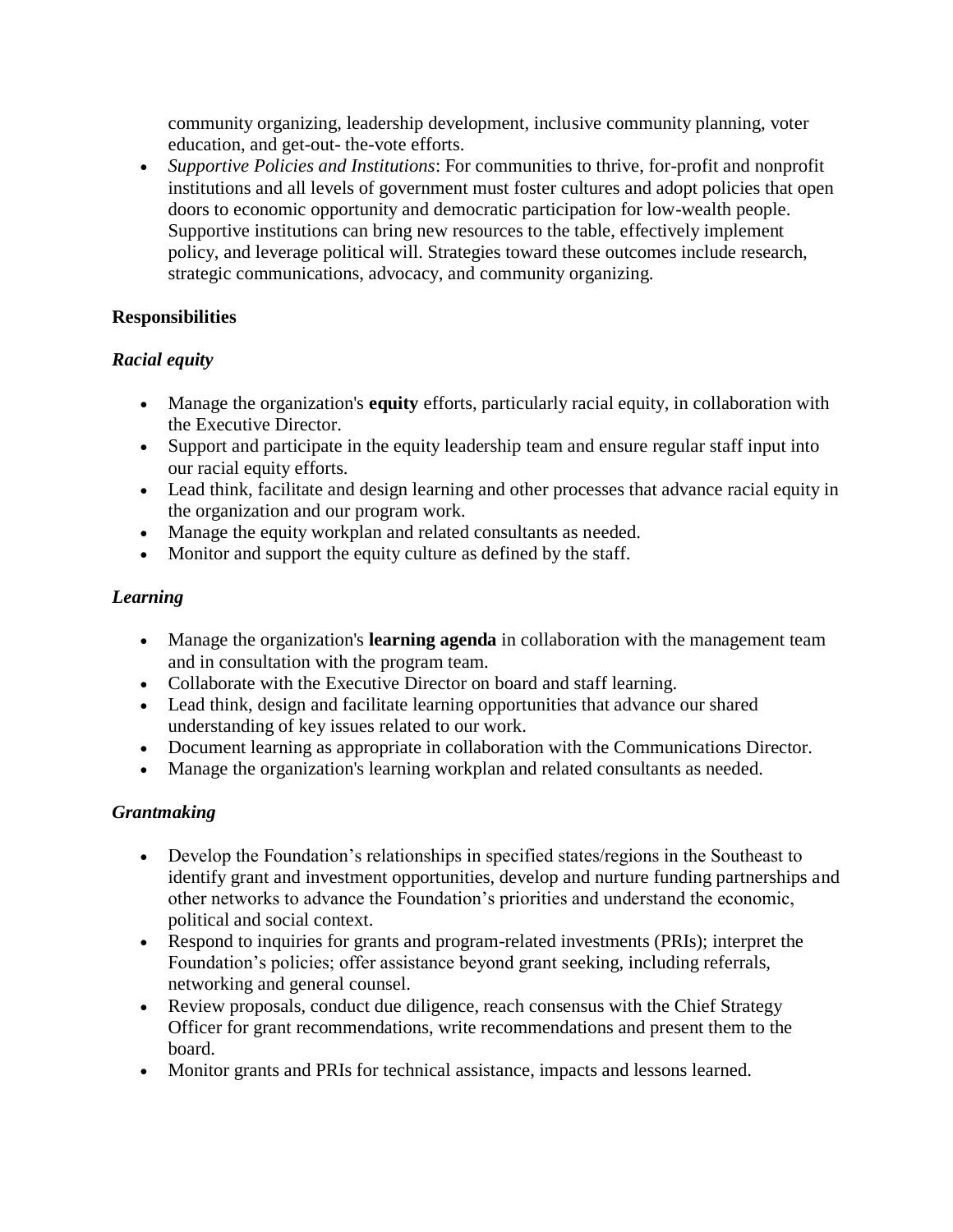- Represent the Foundation in networks and at conferences and meetings; stay abreast of the philanthropic field and the Foundation's program areas through conferences and other professional activities.
- In collaboration with the Communications Director, engage in strategic communications that advance the goals of the Foundation.

## *Management*

- Supervise the Program Associates in their support of Network Officers and their other work to advance the goals of the Foundation.
- Serve on the management team and bring issues to its attention to ensure policies and systems support the Foundation's mission and goals.
- Model a transparent organizational culture where ethical policies are understood and lived out by all staff.
- Communicate and exhibit a commitment to equity in all internal and external Foundation relationships.

## **Qualifications**

- Undergraduate degree; master's degree preferred
- $\bullet$  8+ years of nonprofit management experience related to the Foundation's priorities
- Commitment to the mission and values of the Foundation and a commitment to equity, particularly racial equity, with a willingness to proactively learn about it and integrate it into all aspects of the work
- Experience in an organizational setting leading or making major contributions to efforts to advance racial equity
- Experience with and commitment to collaborative management and teambuilding
- Experience building relationships and fostering alliances among diverse people to accomplish goals
- Respect for the dignity and abilities of all people
- Experience with and trust in collegial decision making, coupled with ability to work independently, flexibly and with good humor
- Keen analytical skills, ability to learn and synthesize new information quickly
- Ability to use instinct and intuition effectively in building relationships and making decisions
- Ability to handle multiple assignments and meet deadlines; ability to pay attention to accuracy and detail while thinking broadly
- Excellent written and oral communications skills
- Commitment to the Southeastern United States
- Ability to travel

## **Location and Compensation**

While the Foundation is based in Winston-Salem, North Carolina, it will consider allowing the CELO to telecommute from elsewhere in its footprint, preferably near an airport. The position will require significant time in Winston-Salem for at least the first 12 months. The Foundation